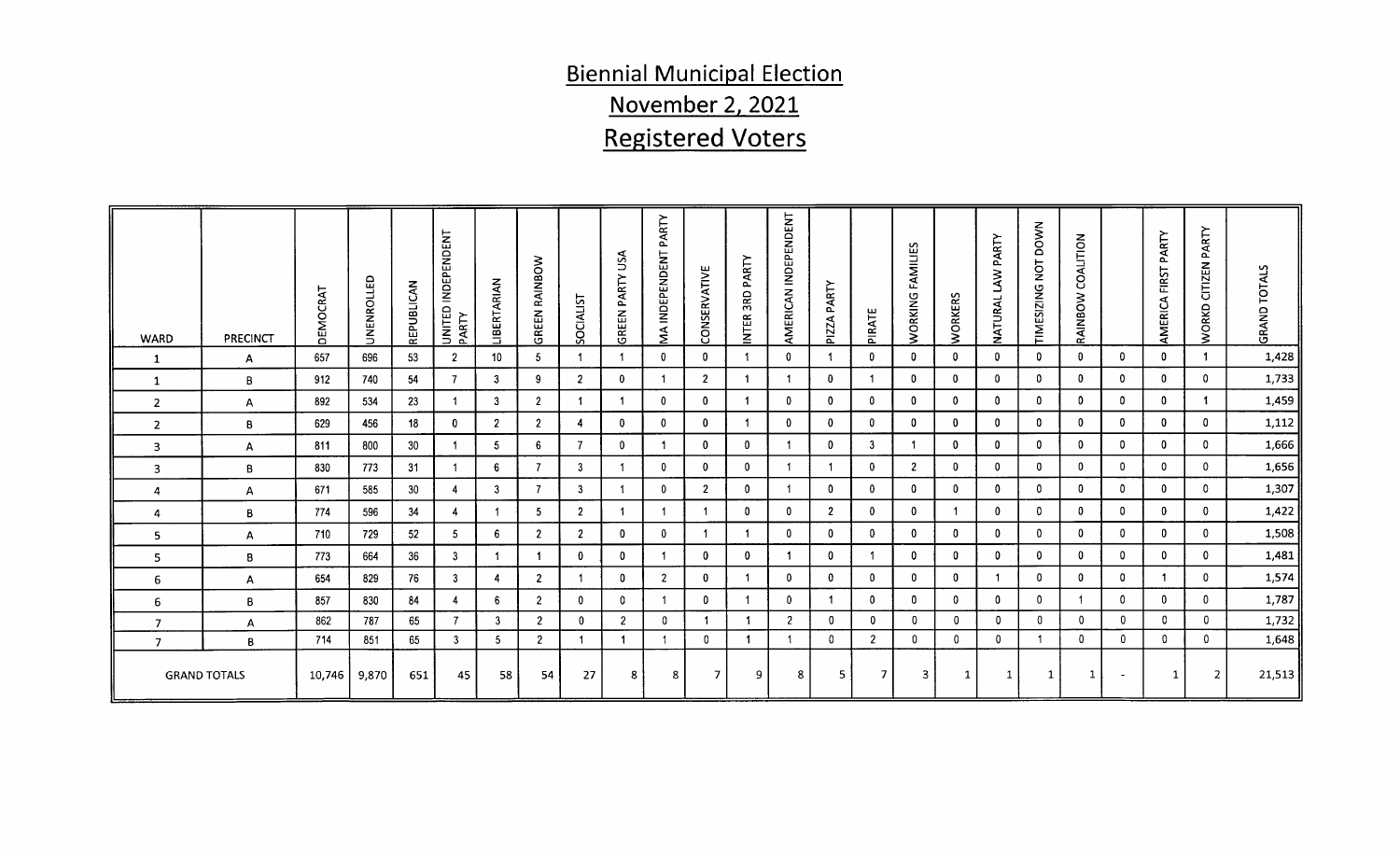#### City of Northampton **Massachusetts**

In City Council October 7, 2021

Upon the recommendation of City Clerk Pamela L. Powers

#### Warrant for the 2021 Biennial Election to be held on November 2, 2021

Ordered, that <sup>a</sup> meeting of the inhabitants of the City of Northampton qualified to vote will be held on Tuesday, November 2, 2021, in the several polling places designated by the City Council, as follows:

WARD 1, Precinct A-In Jackson Street School Auditorium WARD 1, Precinct B-In Jackson Street School Auditorium WARD 2, Precinct A-In Smith Vocational-Agricultural High School - Building B WARD 2, Precinct B-In Smith Vocational-Agricultural High School - Building B WARD 3, Precinct A-In the Senior Center, 67 Conz Street - Great Room WARD 3, Precinct B-In the Senior Center, 67 Conz Street - Great Room WARD 4, Precinct A-In the Senior Center, 67 Conz Street - Patte's Front Room WARD 4, Precinct B-In the Senior Center, 67 Conz Street - Activity Rm #1 WARD 5, Precinct A-In Florence Civic and Business Building, 90 Park Street WARD 5, Precinct B- In Smith Vocational-Agricultural High School - Building B WARD 6, Precinct A-In Robert K. Finn Ryan Road School Gymnasium WARD 6, Precinct B-In Robert K. Finn Ryan Road School Gymnasium WARD 7, Precinct A-In John F. Kennedy Middle School Community Room WARD 7. Precinct B-In Leeds School Gymnasium, Lower Level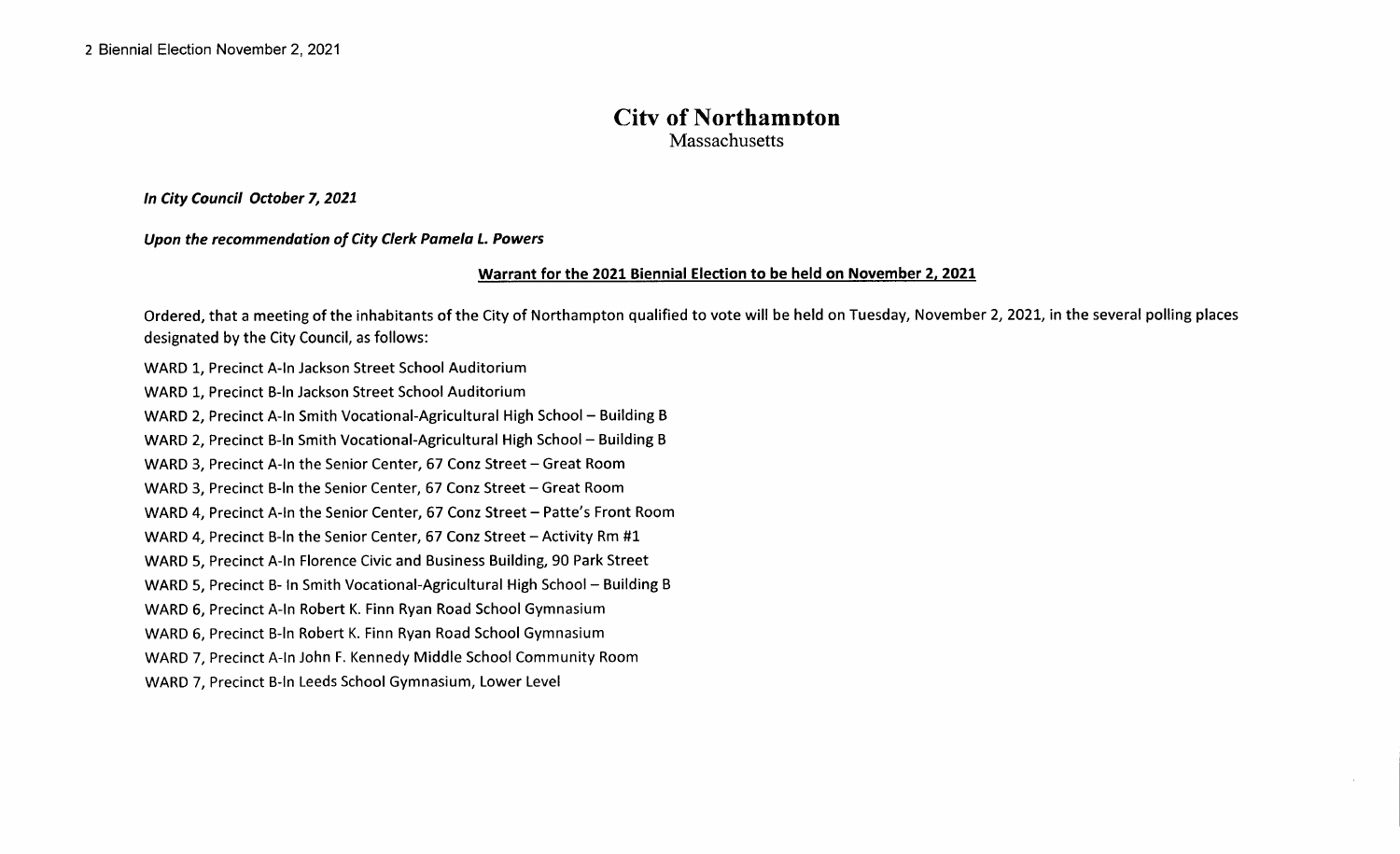The polls will be opened at seven o'clock in the forenoon and closed at eight o'clock in the evening of the said day, and all such voters will within the said hours in the wards in which they are individually entitled to vote give in their votes for Mayor for four ensuing municipal years, for two Councilors-at-Large for two ensuing municipal years, for one Councilor from each of the seven wards of the City for two ensuing municipal years, for two members of the School Committee at Large for two ensuing municipal years, for one School Member from each of the seven wards of the City for two ensuing municipal years from the first Monday of January, 2022; for three Trustees of Smith Vocational and Agricultural High School to serve for two years from the first Monday of January, 2022, and for one Elector under the Oliver Smith will for two years from the first Wednesday of May, 2022, and for two Trustees under the will of Charles E. Forbes for four years from the first Monday of January, 2022.

And all such voters in the several wards and precincts in which they are individually entitled to vote between said hours give their votes Yes or No on the following question:

QUESTION 1 - A YES vote on this question is non-binding; a NO vote is binding

Do you vote to ratify the two prior affirmative votes of the city council authorizing the city to take all necessary and appropriate action to establish and maintain, in accordance with the provisions of Chapter 164 of the General Laws and in accordance with the rules, regulations and orders of the Department of Public Utilities and Department of Telecommunications and Cable, a municipal light plant for all purposes allowable under the laws of the Commonwealth, including without limitation the operation of <sup>a</sup> telecommunications system and any related services?

Summary: Question 1 would authorize but not require the city to establish a municipal light plant, which is a city-owned company that can provide utilities services including telecommunications systems. The municipal light plant, if approved, would be able to provide internet to businesses and households in the city.

A YES vote does not obligate the city to establish <sup>a</sup> municipal light plant, but the city cannot form <sup>a</sup> municipal light plant without voter ratification of the two prior city council votes in favor. A NO vote would prohibit the city from forming <sup>a</sup> municipal light plant.

A " YES" vote would indicate your support for authorizing <sup>a</sup> municipal light plant. A " NO" vote would indicate your opposition to authorizing <sup>a</sup> municipal light plant.

YES 0 NO O

Attest: Lamelas Burers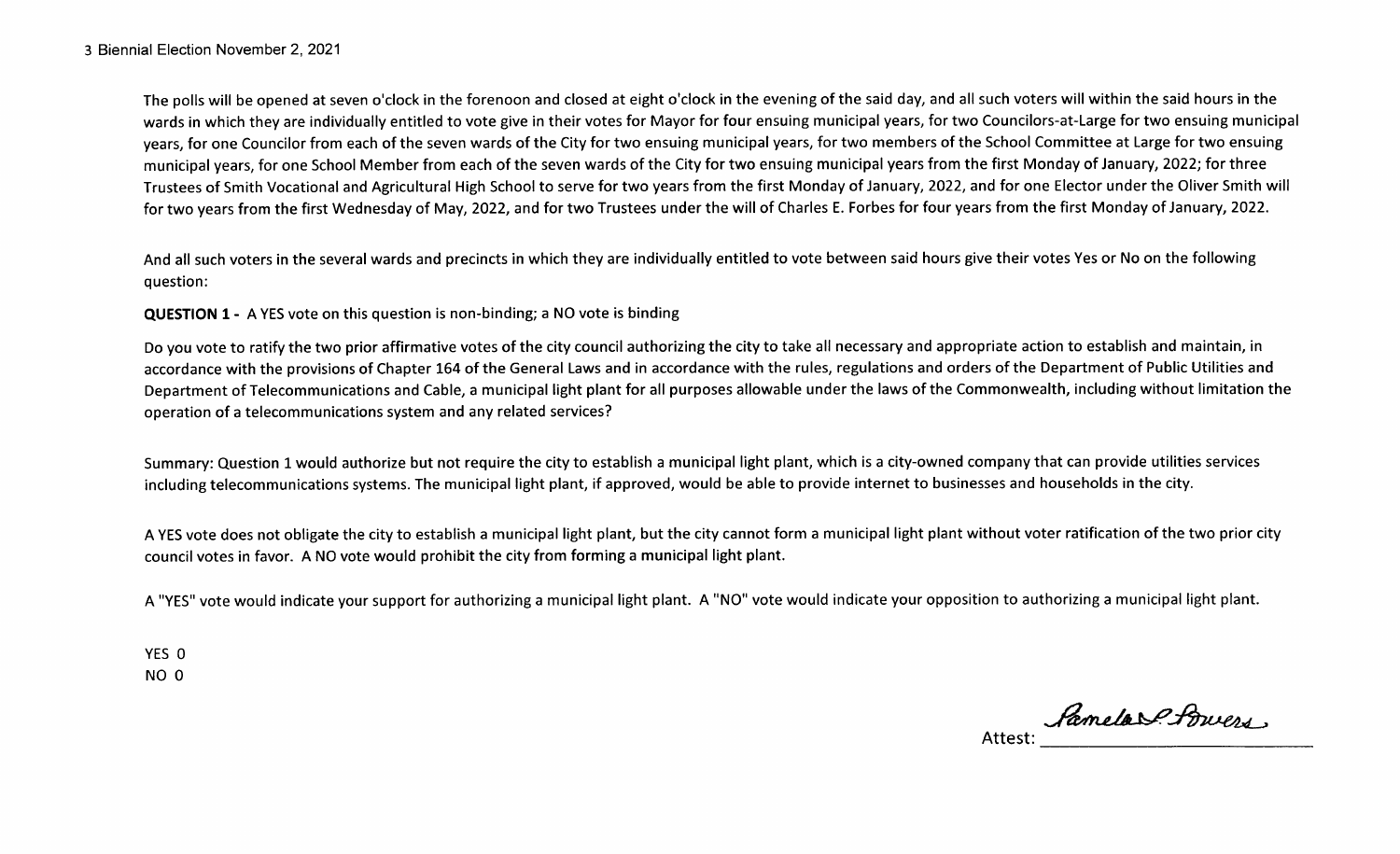#### Biennial Municipal Election November 2, 2021 City of Northampton

The Commonwealth of Massachusetts

At <sup>a</sup> Legal meeting of the Qualified Voters of all Wards and all Precincts, in the City of Northampton, holden on the second day of November, in the year Two Thousand Twenty-one, for the purpose of giving in their votes for Mayor for the four ensuing municipal years, for two Councilors at Large for the two ensuing municipal years, for one Councilor from each of the seven wards of the City for the two ensuing municipal years, for two members of the School Committee at Large for two years from the first Monday of January, 2022, for one School Committee Member from each of the seven wards of the City for two years from the first Monday of January, 2022, for three Trustees of of Smith's Vocational and Agricultural High School to serve for two years from the first Monday of January, 2022, for one Elector under the Oliver Smith Will for two years from the first Wednesday of May, 2022, and for two Trustees under the Will of Charles E. Forbes for four years from the first Monday of January, 2022. And all such voters in the several wards and precincts in which they are individually entitled to vote between said hours give their votes Yes or No on the following question: Do you vote to ratify the two prior affirmative votes of the city council authorizing the city to take all necessary and appropriate action to establish and maintain, in accordance with the provisions of Chapter 164 of the General Laws and in accordance with the rules, regulations and orders of the Department of Public Utilities and Department of Telecommunications and Cable, a municipal light plant for all purposes allowable under the laws of the Commonwealth, including without limitation the operation of <sup>a</sup> telecommunications system and any related services?

The whole number of Ballots cast, including Absent Voter's Ballots was:

Eight thousand, five hundred and seventy-four (8,574)

And the whole number of Votes given in were received, sorted, counted and declared, and record thereof made in open meeting as by law directed; and said Votes were for the following named persons: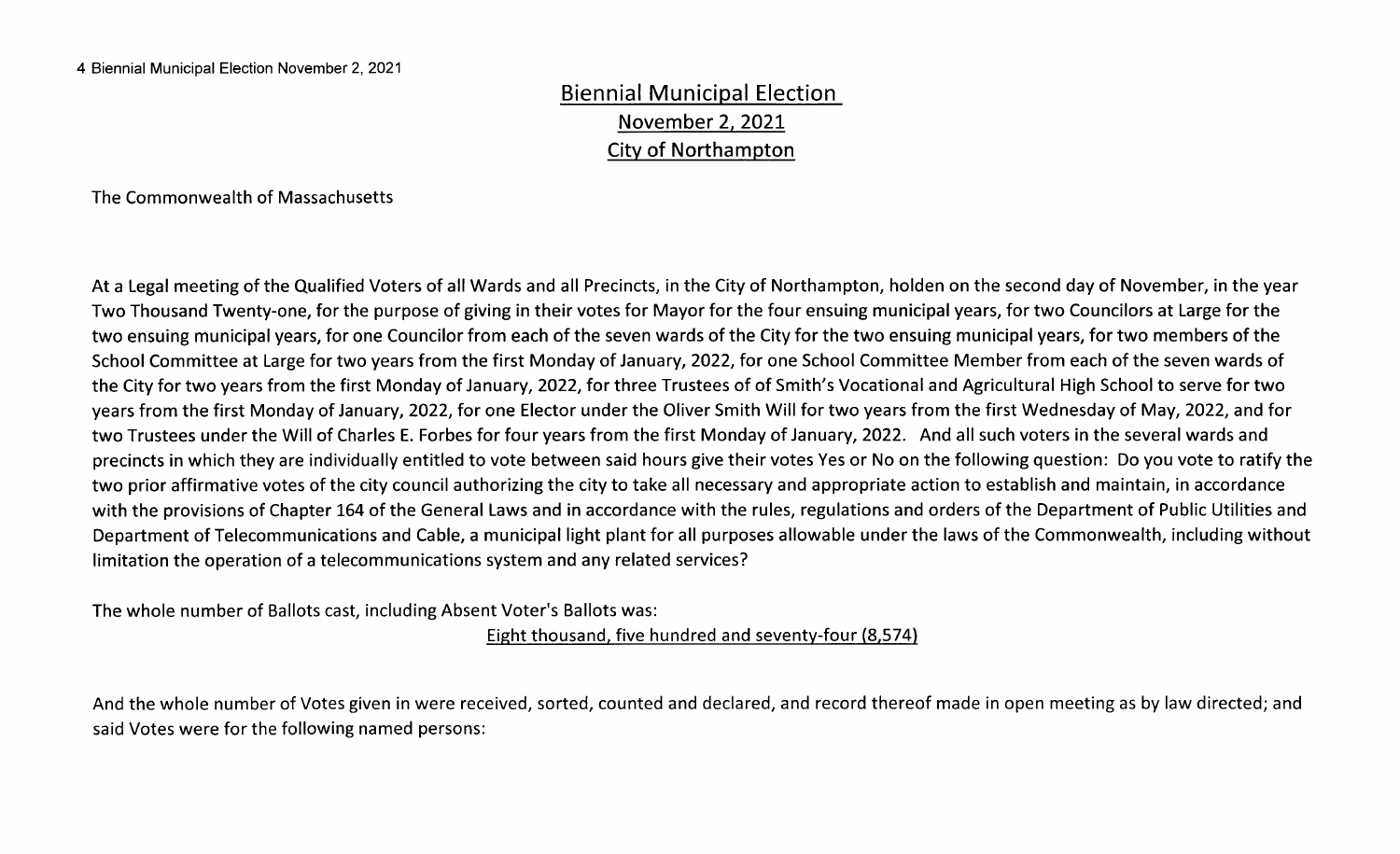# COPY OF RECORD)

#### MAYOR

|              | <b>WARDS</b>         | 1Α      | 1B         | 2A      | 2B         | 3A               | 3B        | 4A      | 4B         | <b>5A</b> | 5 <b>B</b>       | 6A               | 6B      | 7Α      | <b>7B</b>        |               |
|--------------|----------------------|---------|------------|---------|------------|------------------|-----------|---------|------------|-----------|------------------|------------------|---------|---------|------------------|---------------|
|              | <b>TIME RECEIVED</b> | 9:38 PM | 8:42 PM    | 9:29 PM | 9:34 PM    | 9:22 PM          | 9:04 PM   | 8:55 PM | 9:01 PM    | 9:11 PM   | 9:25 PM          | 9:47 PM          | 9:07 PM | 8:50 PM | 9:43 PM          | <b>Totals</b> |
|              | TOTAL BALLOTS CAST   | 398     | 815        | 744     | 417        | 609              | 512       | 351     | 653        | 559       | 712              | 632              | 728     | 731     | 713              | 8,574         |
|              | Marc G. Warner       | 831     | <b>236</b> | 1921    |            | 125 <sub>1</sub> | oc<br>-24 | 631     | <b>117</b> | 171       | 201              | 316 <sub>1</sub> | 310I    | 244     | 290              | 2,517         |
| <b>MAYOR</b> | Gina Louise Sciarra  | 304     | 556I       | -5321   | <b>342</b> | 471              | 397       | 277     | 529        | 371       | 501              | 302              | 408     | 476     | 400              | 5,866         |
|              | Shanna Fishel        |         |            |         |            |                  |           |         |            |           |                  |                  |         |         |                  | 29            |
|              | All Other            |         |            |         |            |                  |           |         |            |           |                  |                  |         |         |                  | 18            |
|              | <b>Blanks</b>        |         | -221-      | 16 I    |            |                  |           |         |            |           |                  |                  |         |         |                  | 144           |
|              | Totals               | 398     | 815        | 744     | 417        | 609              | 512       | 351     | 653        | 559       | 712 <sub>1</sub> | 632              | 728     | 731     | 713 <sub>1</sub> | 8,574         |

# **COUNCILOR AT LARGE (vote for 2)**

|                              | <b>WARDS</b>              | IA               | 1B      | 2A               | 2B      | 3A      | 3B      | 4A      | 4B      | 5Α        | <b>5B</b>  | 6A         | 6B      | <b>7A</b> | 7B      |                 |
|------------------------------|---------------------------|------------------|---------|------------------|---------|---------|---------|---------|---------|-----------|------------|------------|---------|-----------|---------|-----------------|
|                              | <b>TIME RECEIVED</b>      | 9:38 PM          | 8:42 PM | 9:29 PM          | 9:34 PM | 9:22 PM | 9:04 PM | 8:55 PM | 9:01 PM | 9:11 PM   | 9:25 PM    | 9:47 PM    | 9:07 PM | 8:50 PM   | 9:43 PM | <b>Totals</b>   |
|                              | <b>TOTAL BALLOTS CAST</b> | 398              | 815     | 744              | 417     | 609     | 512     | 351     | 653     | 559       | 712        | 632        | 728     | 731       | 713     | 8,574           |
|                              | Marissa Elkins            | 195              | 324     |                  | 225     | 261     | 241     | 165     | 370     | ۷IJ       | 342I       | 198        | 254     | 290       | 250     | 3,735           |
| <b>COUNCILOR AT</b><br>LARGE | Jamila E. Gore            | 225              | 382     | 371              | 279     | 384     | 315     | 202     | 376     | 281       | 359        | 226        | 308     | 313       | 300     | 4,321           |
|                              | Michael J. Quinian, Jr.   | 153              | 451     | 293              | 1521    | 227     | 1521    | 116     | 229     | 246       | 301        | 316I       |         | 355       | 316     | 3,710           |
|                              | David Alan Murphy         | 891              | 203     | 157 <sub>1</sub> |         |         |         | 70      | 113.    |           | <b>219</b> | <b>246</b> | 229     | 253       | 254     | 2,258           |
|                              | All Other                 |                  |         |                  |         |         |         |         |         |           |            |            |         |           |         | 15 <sub>1</sub> |
|                              | <b>Blanks</b>             | 134 <sub>1</sub> | 269     | 254              | 114l    | 248     | 230     | 147I    | 217     | -2011     | -2021      | <b>277</b> | 262     | 248       | 306     | 3,109           |
|                              | Totals                    | 796              | 1,630   | l.488            | 834     | 1,218   | 1,024   | 702     | 1,306   | $1,118$ , | ,424       | 1,264      | 1.456   | 1,462     | 1,426   | 17,148          |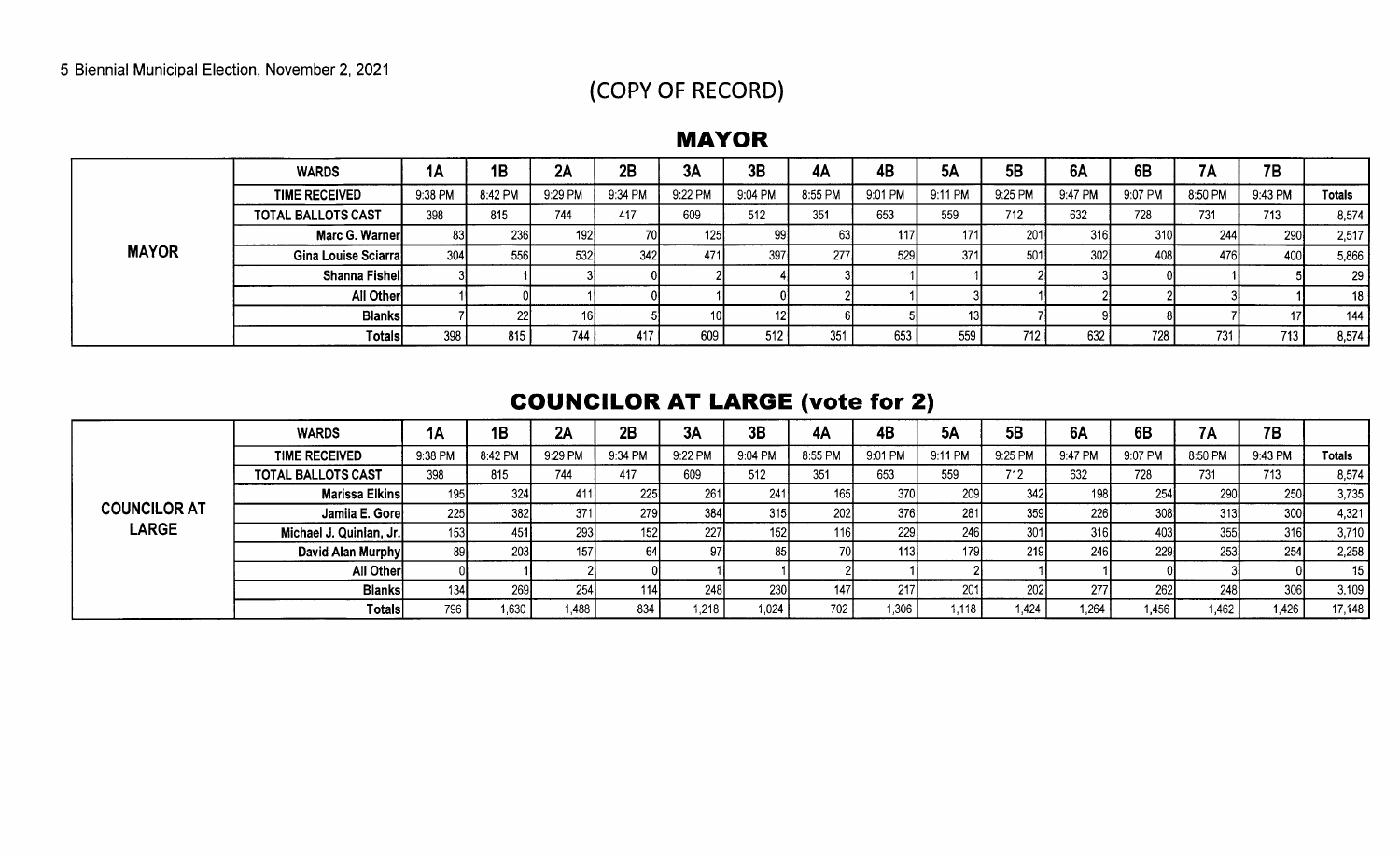|                                            | <b>WARDS</b>              | <b>1A</b>  | 1B      | 2A      | 2B      | 3A              | 3B      | 4A      | 4B      | <b>5A</b>        | <b>5B</b> | <b>6A</b>  | 6B      | 7A      | 7B      |               |
|--------------------------------------------|---------------------------|------------|---------|---------|---------|-----------------|---------|---------|---------|------------------|-----------|------------|---------|---------|---------|---------------|
|                                            | <b>TIME RECEIVED</b>      | 9:38 PM    | 8:42 PM | 9:29 PM | 9:34 PM | 9.22 PM         | 9:04 PM | 8:55 PM | 9:01 PM | 9:11 PM          | 9:25 PM   | 9.47 PM    | 9:07 PM | 8:50 PM | 9:43 PM | <b>Totals</b> |
|                                            | <b>TOTAL BALLOTS CAST</b> | 398        | 815     | 744     | 417     | 609             | 512     | 351     | 653     | 559              | 712       | 632        | 728     | 731     | 713     | 8,574         |
| <b>SCHOOL COMMITTEE</b><br><b>AT LARGE</b> | Gwen Agna                 | <b>290</b> | 580     | 551     | 297     | 390 <sup></sup> | 295     | 207     | 454     | 390 <sub>1</sub> | -519I     | <b>392</b> | 456     | 513     | 453     | 5,787         |
|                                            | Aline L. Davis            | 187        | 368     | -344 I  | 206     | 2761            | 206     | 1621    | 292     | <b>276</b>       | 357       | 308        | 382     | 351     | 327     | 4,042         |
|                                            | All Others                |            |         |         |         |                 |         |         |         |                  |           |            |         |         |         | 38            |
|                                            | <b>Blanks</b>             | 313        | 681     | 587     | 331     | 550             | 518     | 331     | 560     | 447              | 548       | 563        | 614     | -596l   | 642I    | 7,281         |
|                                            | Totals                    | 796        | 1,630   | 1.488   | 834     | 1,218           | 1,024   | 702     | 1,306   | 1,118            | 1,424     | 1,264      | 1.456   | 1,462   | 1,426   | 17,148        |

#### SCHOOL COMMITTEE AT LARGE (vote for 2)

# **WARD COUNCILOR (vote for one each ward)**

|                         | <b>WARDS</b>            | 1A      | 1B      |  |  |  |  |  |  |               |
|-------------------------|-------------------------|---------|---------|--|--|--|--|--|--|---------------|
|                         | <b>TIME RECEIVED</b>    | 9:38 PM | 8:42 PM |  |  |  |  |  |  | <b>Totals</b> |
|                         | TOTAL BALLOTS CAST      | 398     | 815     |  |  |  |  |  |  | 1,213         |
| <b>WARD 1 COUNCILOR</b> | Emily L. Coffin         | 216     | 310     |  |  |  |  |  |  | 526           |
|                         | Stanley W. Moulton, III | 163     | 453     |  |  |  |  |  |  | 616           |
|                         | All Others              |         |         |  |  |  |  |  |  |               |
|                         | <b>Blanks</b>           | 18I     | -521    |  |  |  |  |  |  | 70 I          |
|                         | <b>Totals</b>           | 398     | 815     |  |  |  |  |  |  | 1,213         |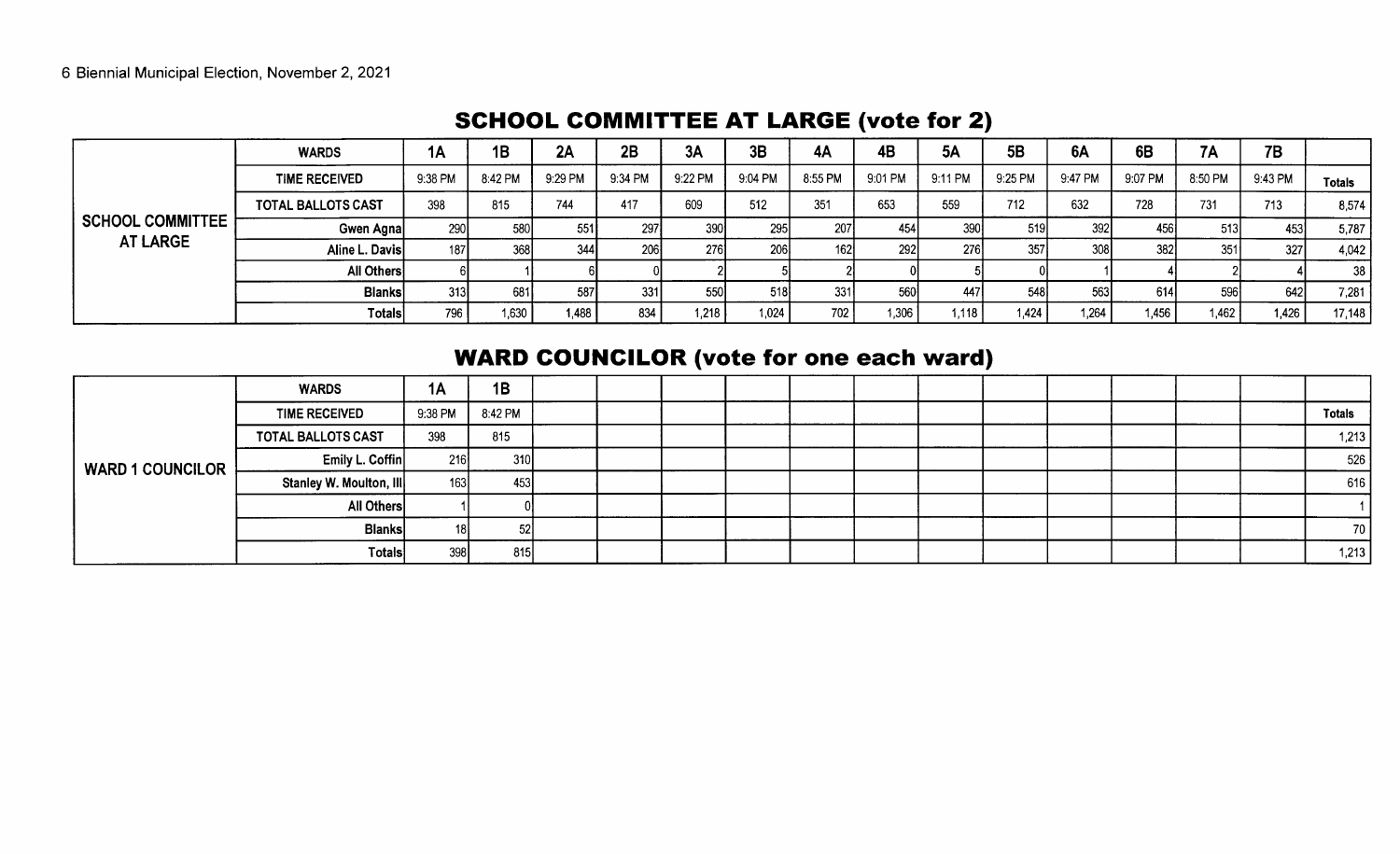# WARD COUNCILOR-continued (vote for one each ward)

|                         | <b>WARDS</b>         | 2A      | 2B      |  |  |  |  |  |  |               |
|-------------------------|----------------------|---------|---------|--|--|--|--|--|--|---------------|
|                         | <b>TIME RECEIVED</b> | 9:29 PM | 9:34 PM |  |  |  |  |  |  | <b>Totals</b> |
| <b>WARD 2 COUNCILOR</b> | TOTAL BALLOTS CAST   | 744     | 417     |  |  |  |  |  |  | 1,161         |
|                         | Karen Foster         | 572     | 361     |  |  |  |  |  |  | 933           |
|                         | All Other            |         |         |  |  |  |  |  |  |               |
|                         | <b>Blanks</b>        | 167     | 551     |  |  |  |  |  |  | 222           |
|                         | Totals               | 744     | 417     |  |  |  |  |  |  | 1,161         |

|                         | <b>WARDS</b>         | 3A      | 3B              |  |  |  |  |  |  |               |
|-------------------------|----------------------|---------|-----------------|--|--|--|--|--|--|---------------|
|                         | <b>TIME RECEIVED</b> | 9:22 PM | 9:04 PM         |  |  |  |  |  |  | <b>Totals</b> |
|                         | TOTAL BALLOTS CAST   | 609     | 512             |  |  |  |  |  |  | 1,121         |
| <b>WARD 3 COUNCILOR</b> | David J. Kris        | 234     | 195             |  |  |  |  |  |  | 429           |
|                         | James B. Nash        | 322     | 284             |  |  |  |  |  |  | 606           |
|                         | All Other            |         |                 |  |  |  |  |  |  |               |
|                         | <b>Blanks</b>        | 49      | 32 <sub>l</sub> |  |  |  |  |  |  | 81            |
|                         | <b>Totals</b>        | 609     | 512             |  |  |  |  |  |  | 1,121         |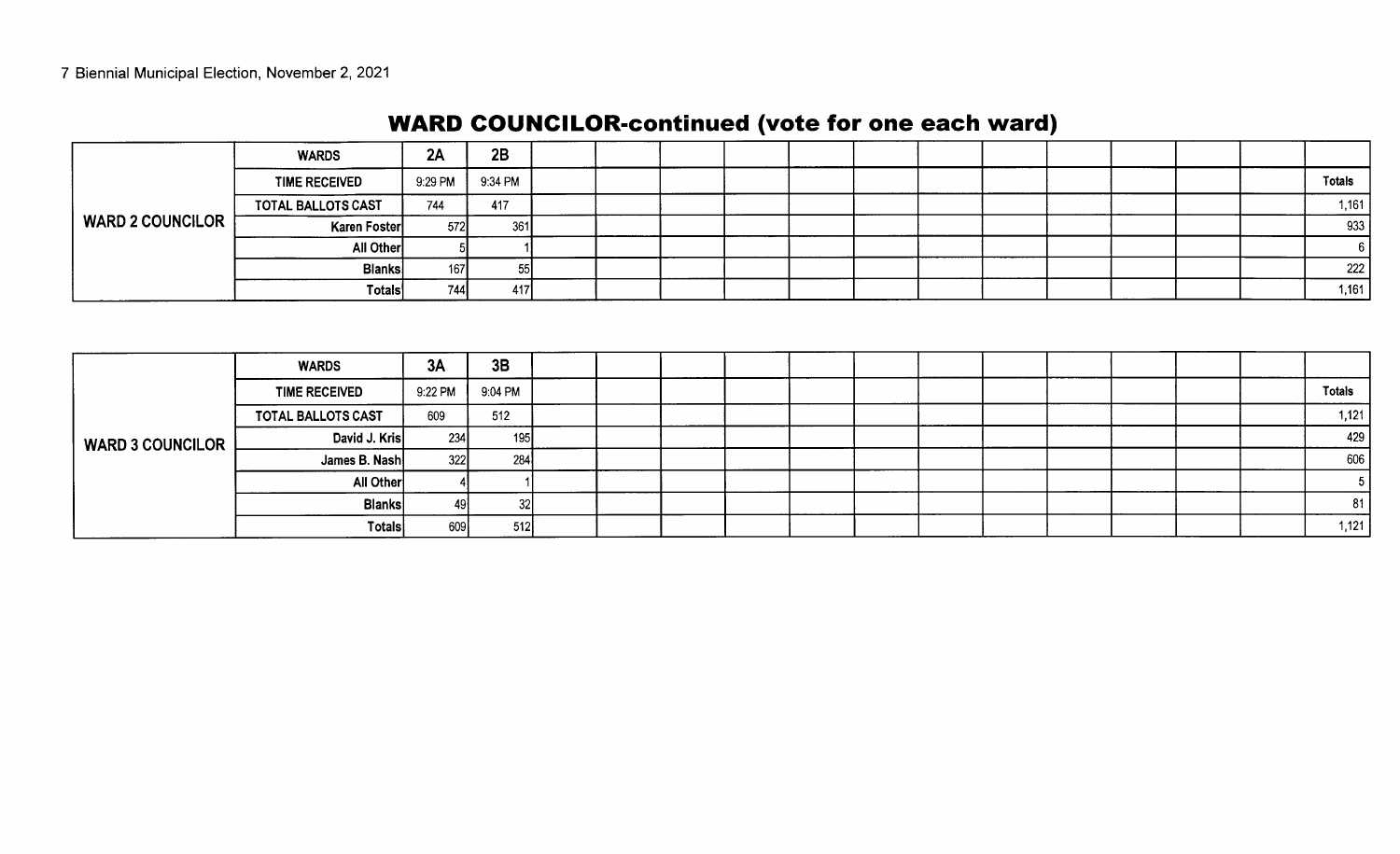|                         | <b>WARDS</b>         | 4A      | 4B        |  |  |  |  |  |  |        |
|-------------------------|----------------------|---------|-----------|--|--|--|--|--|--|--------|
|                         | <b>TIME RECEIVED</b> | 8:55 PM | 9:01 PM   |  |  |  |  |  |  | Totals |
|                         | TOTAL BALLOTS CAST   | 351     | 653       |  |  |  |  |  |  | 1,004  |
| <b>WARD 4 COUNCILOR</b> | Gerrick M. Perry     | 204     | 493       |  |  |  |  |  |  | 697    |
|                         | Jesse Hassinger      | 102     | 122       |  |  |  |  |  |  | 224    |
|                         | All Other            |         |           |  |  |  |  |  |  |        |
|                         | <b>Blanks</b>        | 44      | <b>36</b> |  |  |  |  |  |  | 80     |
|                         | <b>Totals</b>        | 351     | 653       |  |  |  |  |  |  | 1,004  |

# WARD COUNCILOR-continued (vote for one each ward)

|                         | <b>WARDS</b>         | <b>5A</b> | 5B      |  |  |  |  |  |  |               |
|-------------------------|----------------------|-----------|---------|--|--|--|--|--|--|---------------|
|                         | <b>TIME RECEIVED</b> | 9:11 PM   | 9:25 PM |  |  |  |  |  |  | <b>Totals</b> |
|                         | TOTAL BALLOTS CAST   | 559       | 712     |  |  |  |  |  |  | 1,271         |
| <b>WARD 5 COUNCILOR</b> | Alexander E. Jarrett | 419       | 580     |  |  |  |  |  |  | 999           |
|                         | All Other            |           |         |  |  |  |  |  |  |               |
|                         | <b>Blanks</b>        | 134       | 1321    |  |  |  |  |  |  | 266           |
|                         | <b>Totals</b>        | 559       | 7121    |  |  |  |  |  |  | 1,271         |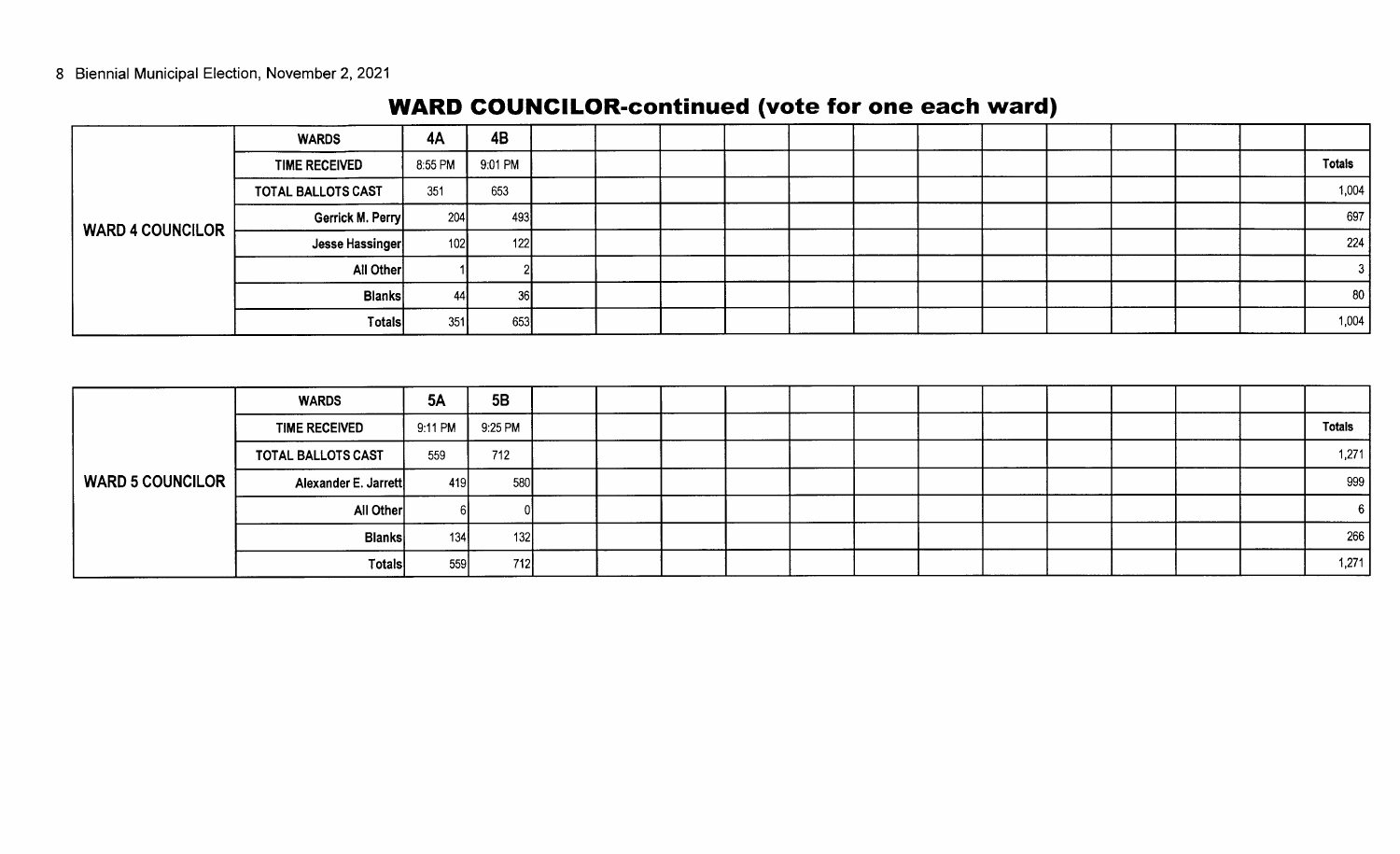|                         | <b>WARDS</b>         | <b>6A</b> | 6B      |  |  |  |  |  |  |               |
|-------------------------|----------------------|-----------|---------|--|--|--|--|--|--|---------------|
|                         | <b>TIME RECEIVED</b> | 9:47 PM   | 9:07 PM |  |  |  |  |  |  | <b>Totals</b> |
|                         | TOTAL BALLOTS CAST   | 632       | 728     |  |  |  |  |  |  | 1,360         |
| <b>WARD 6 COUNCILOR</b> | Marianne L. LaBarge  | 505       | 560     |  |  |  |  |  |  | 1,065         |
|                         | All Other            | 15I       |         |  |  |  |  |  |  | 21            |
|                         | <b>Blanks</b>        | 112       | 162     |  |  |  |  |  |  | 274           |
|                         | Totals               | 632       | 728     |  |  |  |  |  |  | 1,360         |

# WARD COUNCILOR - continued (vote for one each ward)

|                         | <b>WARDS</b>              | <b>7A</b> | 7B      |  |  |  |  |  |  |               |
|-------------------------|---------------------------|-----------|---------|--|--|--|--|--|--|---------------|
|                         | <b>TIME RECEIVED</b>      | 8:50 PM   | 9:43 PM |  |  |  |  |  |  | <b>Totals</b> |
|                         | <b>TOTAL BALLOTS CAST</b> | 731       | 713     |  |  |  |  |  |  | 1,444         |
| <b>WARD 7 COUNCILOR</b> | Rachel A. Maiore          | 546       | 476     |  |  |  |  |  |  | 1,022         |
|                         | All Other                 |           | 28.     |  |  |  |  |  |  | 37            |
|                         | <b>Blanks</b>             | 176       | 209     |  |  |  |  |  |  | 385           |
|                         | Totals                    | 731       | 713     |  |  |  |  |  |  | 1,444         |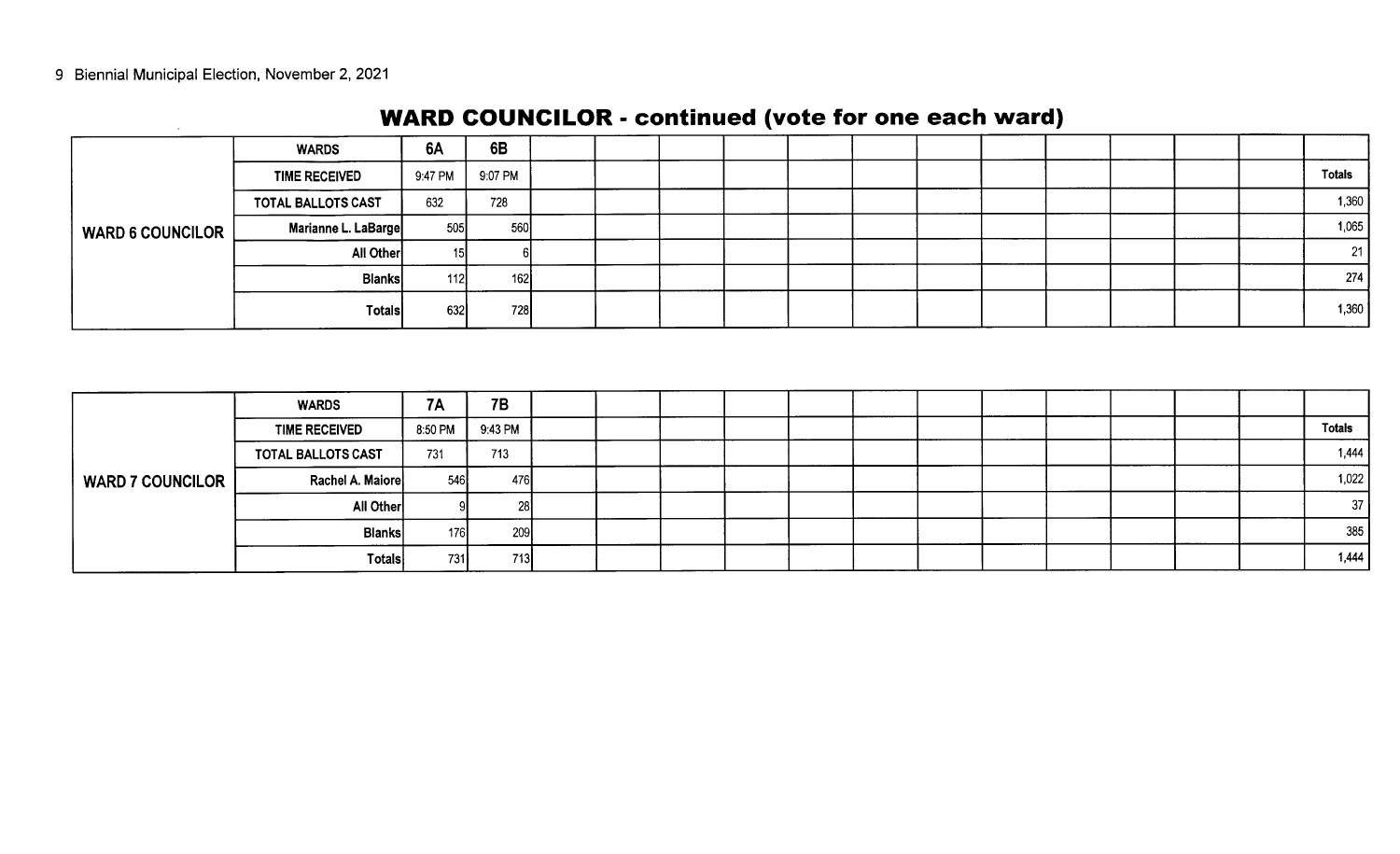# WARD SCHOOL COMMITTEE MEMBER (vote for one each ward)

|                      | <b>WARDS</b>         | 1A      | 1B            |  |  |  |  |  |  |               |
|----------------------|----------------------|---------|---------------|--|--|--|--|--|--|---------------|
|                      | <b>TIME RECEIVED</b> | 9:38 PM | 8:42 PM       |  |  |  |  |  |  | <b>Totals</b> |
|                      | TOTAL BALLOTS CAST   | 398     | 815           |  |  |  |  |  |  | 1,213         |
| <b>WARD 1 SCHOOL</b> | Margaret S. Robbins  | 274     | 517           |  |  |  |  |  |  | 791           |
|                      | All Other            |         |               |  |  |  |  |  |  | $\sim$        |
|                      | <b>Blanks</b>        | 124     | -298 <b>I</b> |  |  |  |  |  |  | 422           |
|                      | Totals               | 398     | 815           |  |  |  |  |  |  | 1,213         |

|                                          | <b>WARDS</b>         | 2A      | 2B      |  |  |  |  |  |  |               |
|------------------------------------------|----------------------|---------|---------|--|--|--|--|--|--|---------------|
|                                          | <b>TIME RECEIVED</b> | 9:29 PM | 9:34 PM |  |  |  |  |  |  | <b>Totals</b> |
|                                          | TOTAL BALLOTS CAST   | 744     | 417     |  |  |  |  |  |  | 1,161         |
| <b>WARD 2 SCHOOL</b><br>COMMITTEE MEMBER | Remiel Moses Baskin  | 153     | -931    |  |  |  |  |  |  | 246           |
|                                          | Holly Nelson Ghazey  | 410     | 202     |  |  |  |  |  |  | 612           |
|                                          | All Other            |         |         |  |  |  |  |  |  |               |
|                                          | <b>Blanks</b>        | 177     | 121     |  |  |  |  |  |  | 298           |
|                                          | <b>Totals</b>        | 7441    | 417     |  |  |  |  |  |  | 1,161         |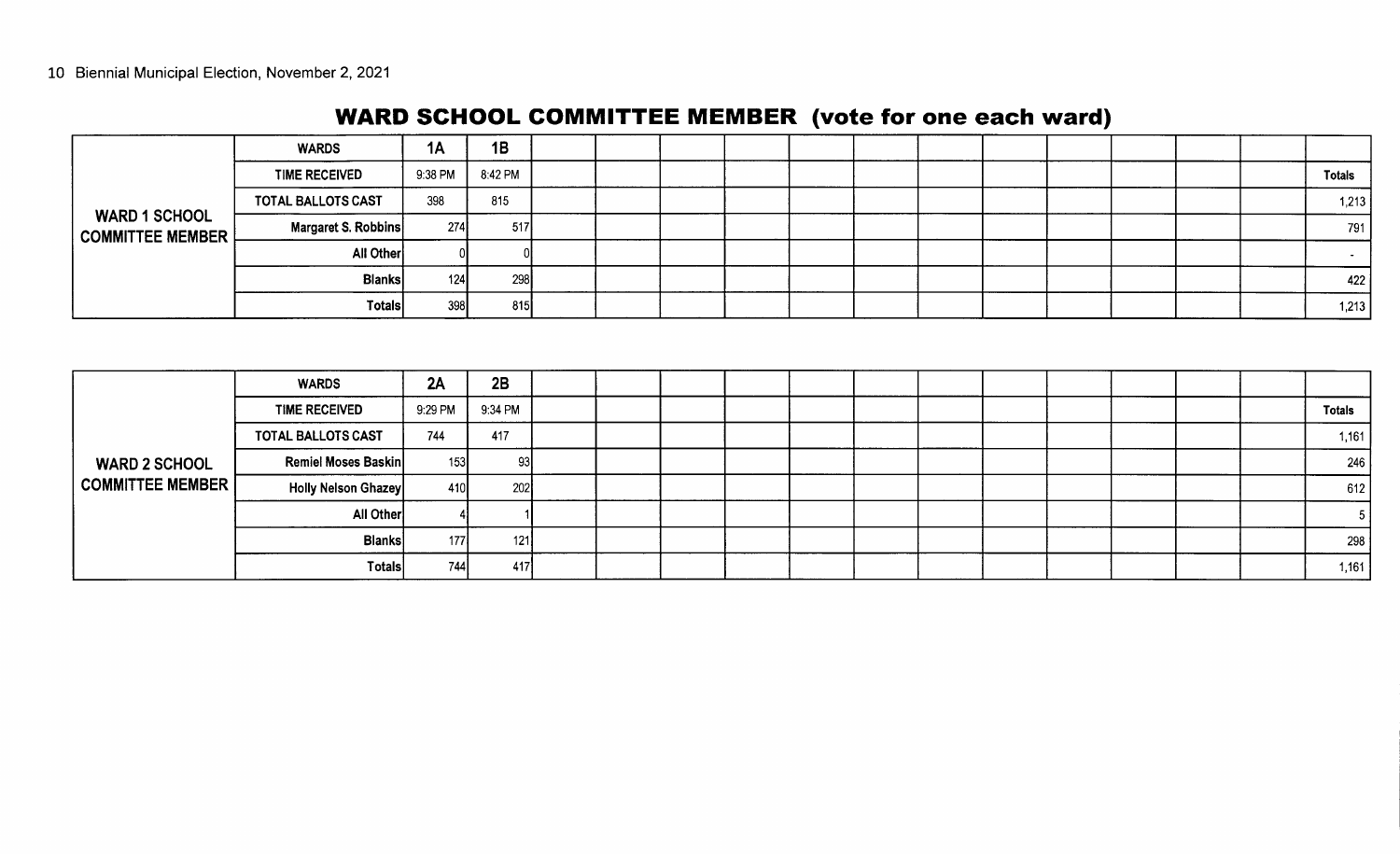### WARD SCHOOL COMMITTEE MEMBER - continued (vote for one each ward)

|                                                 | <b>WARDS</b>         | 3A        | 3B        |  |  |  |  |  |  |               |
|-------------------------------------------------|----------------------|-----------|-----------|--|--|--|--|--|--|---------------|
|                                                 | <b>TIME RECEIVED</b> | 9:22 PM   | 9:04 PM   |  |  |  |  |  |  | <b>Totals</b> |
|                                                 | TOTAL BALLOTS CAST   | 609       | 512       |  |  |  |  |  |  | 1,121         |
| <b>WARD 3 SCHOOL</b><br><b>COMMITTEE MEMBER</b> | Emily Serafy-Cox     | 413       | 332       |  |  |  |  |  |  | 745           |
|                                                 | <b>All Other</b>     |           |           |  |  |  |  |  |  | -8            |
|                                                 | <b>Blanks</b>        | 191       | 177       |  |  |  |  |  |  | 368           |
|                                                 | Totals               | 609       | 512       |  |  |  |  |  |  | 1,121         |
|                                                 |                      |           |           |  |  |  |  |  |  |               |
|                                                 | <b>WARDS</b>         | <b>4A</b> | <b>4B</b> |  |  |  |  |  |  |               |
|                                                 | <b>TIME RECEIVED</b> | 8:55 PM   | 9:01 PM   |  |  |  |  |  |  | <b>Totals</b> |
|                                                 | TOTAL BALLOTS CAST   | 351       | 653       |  |  |  |  |  |  | 1,004         |
| <b>WARD 4 SCHOOL</b><br><b>COMMITTEE MEMBER</b> | Michael K. Stein     | 197       | 412       |  |  |  |  |  |  | 609           |
|                                                 |                      |           |           |  |  |  |  |  |  |               |

All Other 4 4 <sup>8</sup> Blanks 150 237 387 Totals 351 653 1, 004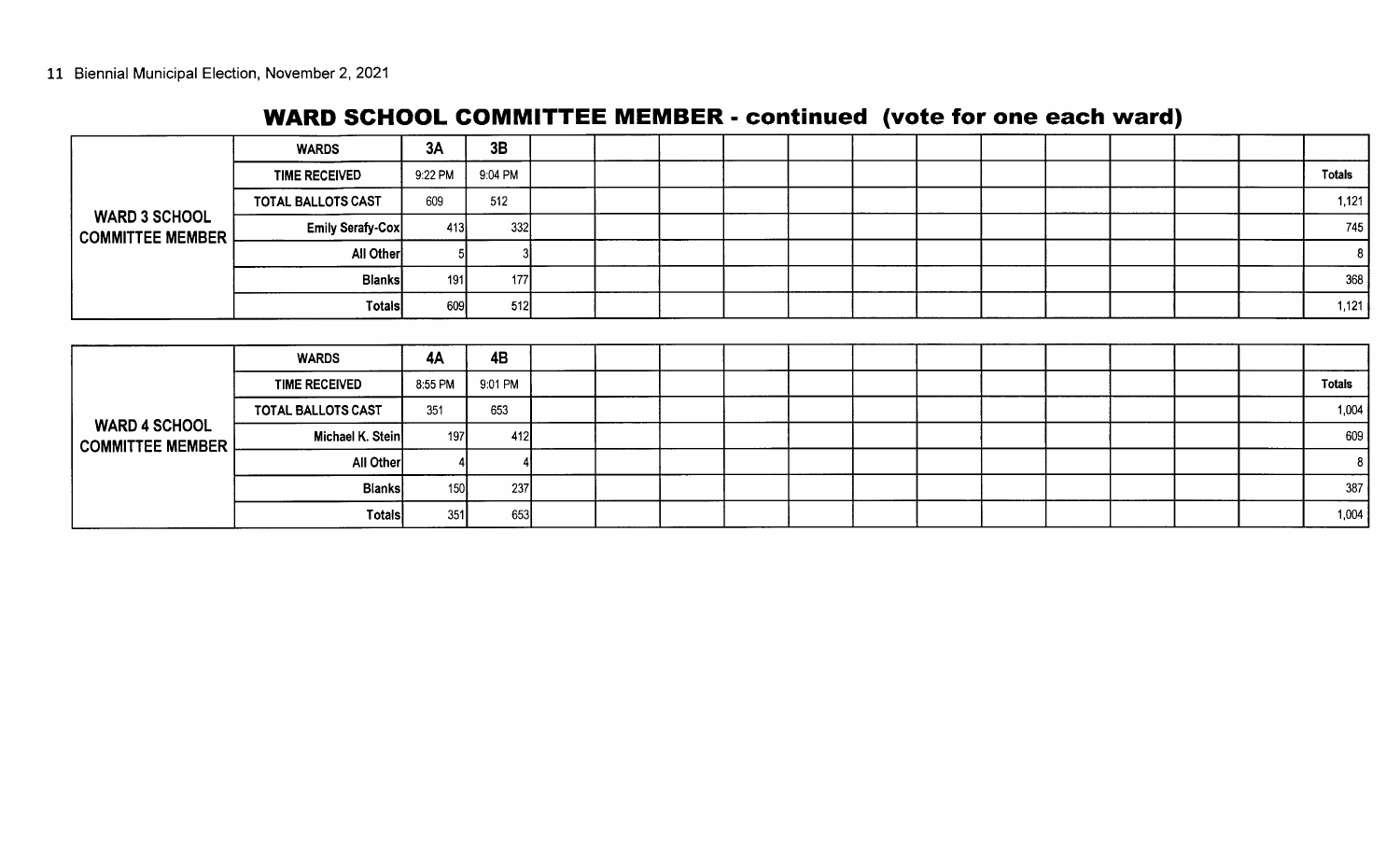### WARD SCHOOL COMMITTEE MEMBER - continued (vote for one each ward)

|                                              | <b>WARDS</b>              | 5A      | 5B         |  |  |  |  |  |  |               |
|----------------------------------------------|---------------------------|---------|------------|--|--|--|--|--|--|---------------|
|                                              | <b>TIME RECEIVED</b>      | 9:11 PM | 9:25 PM    |  |  |  |  |  |  | <b>Totals</b> |
|                                              | <b>TOTAL BALLOTS CAST</b> | 559     | 712        |  |  |  |  |  |  | 1,271         |
| <b>WARD 5 SCHOOL</b><br>│ COMMITTEE MEMBER │ | Dina Levi                 | 394     | 505        |  |  |  |  |  |  | 899           |
|                                              | All Other                 |         |            |  |  |  |  |  |  |               |
|                                              | <b>Blanks</b>             | 162     | <b>206</b> |  |  |  |  |  |  | 368           |
|                                              | <b>Totals</b>             | 559     | <b>712</b> |  |  |  |  |  |  | 1,271         |

|                                            | <b>WARDS</b>             | 6A      | 6B      |  |  |  |  |  |  |               |
|--------------------------------------------|--------------------------|---------|---------|--|--|--|--|--|--|---------------|
|                                            | <b>TIME RECEIVED</b>     | 9:47 PM | 9:07 PM |  |  |  |  |  |  | <b>Totals</b> |
|                                            | TOTAL BALLOTS CAST       | 632     | 728     |  |  |  |  |  |  | 1,360         |
| <b>WARD 6 SCHOOL</b><br>  COMMITTEE MEMBER | Edwin C. Burlingame, Jr. | 202     | 104     |  |  |  |  |  |  | 306           |
|                                            | Margaret D. Miller       | 257     | 399     |  |  |  |  |  |  | 656           |
|                                            | All Other                |         |         |  |  |  |  |  |  |               |
|                                            | <b>Blanks</b>            | 173     | 225     |  |  |  |  |  |  | 398           |
|                                            | Totals                   | 632     | 728     |  |  |  |  |  |  | 1,360         |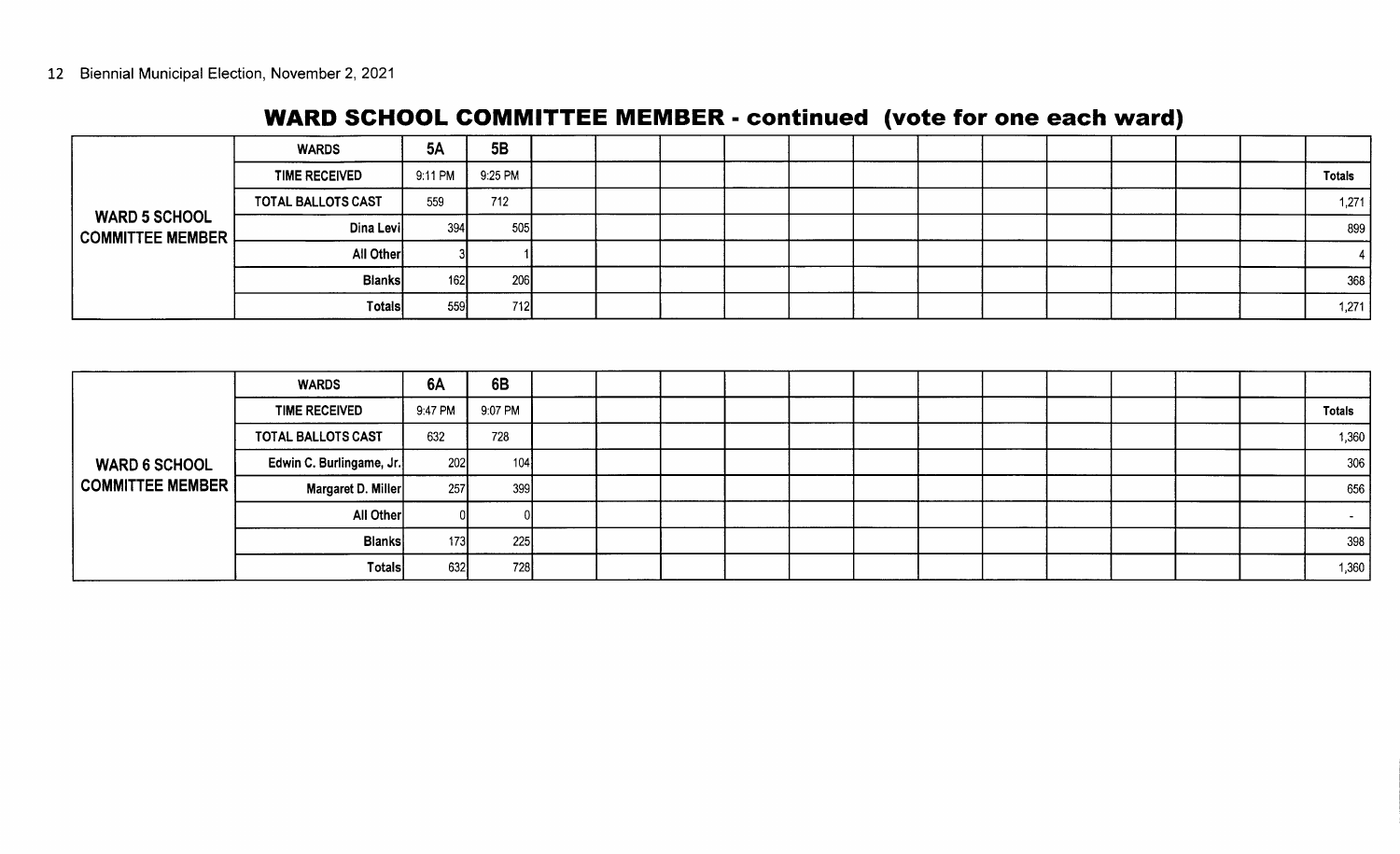#### WARD SCHOOL COMMITTEE MEMBER - continued (vote for one each ward)

|                                          | <b>WARDS</b>         | 7Α      | <b>7B</b> |  |  |  |  |  |  |                |
|------------------------------------------|----------------------|---------|-----------|--|--|--|--|--|--|----------------|
|                                          | <b>TIME RECEIVED</b> | 8:50 PM | 9:43 PM   |  |  |  |  |  |  | <b>Totals</b>  |
|                                          | TOTAL BALLOTS CAST   | 731     | 713       |  |  |  |  |  |  | 1,444          |
| <b>WARD 7 SCHOOL</b><br>COMMITTEE MEMBER | Kaia E. Goleman      | 483     | 421       |  |  |  |  |  |  | 904            |
|                                          | All Other            |         |           |  |  |  |  |  |  | 8 <sup>1</sup> |
|                                          | <b>Blanks</b>        | 246     | 286       |  |  |  |  |  |  | 532            |
|                                          | Totals               | 731     | 713       |  |  |  |  |  |  | 1,444          |

#### TRUSTEES OF SMITH VOCATIONAL AND AGRICULTURAL HIGH SCHOOL (vote for three)

|                                                             | <b>WARDS</b>              | 1A      | 1B      | 2A               | 2B               | 3A              | 3B      | <b>4A</b> | 4B      | <b>5A</b>        | 5B               | 6A         | 6B      | <b>7A</b> | 7B      |               |
|-------------------------------------------------------------|---------------------------|---------|---------|------------------|------------------|-----------------|---------|-----------|---------|------------------|------------------|------------|---------|-----------|---------|---------------|
|                                                             | <b>TIME RECEIVED</b>      | 9:38 PM | 8:42 PM | 9:29 PM          | 9:34 PM          | 9:22 PM         | 9:04 PM | 8:55 PM   | 9:01 PM | 9:11 PM          | 9:25 PM          | 9:47 PM    | 9:07 PM | 8:50 PM   | 9:43 PM | <b>Totals</b> |
|                                                             | <b>TOTAL BALLOTS CAST</b> | 398     | 815     | 744              | 417              | 609             | 512     | 351       | 653     | 559              | 712              | 632        | 728     | 731       | 713     | 8,574         |
|                                                             | Richard D. Aquadro        | 117     | 219     | 263              | 133              | 159             | 111     | 81        | 170     | 126              | 196              | 189        | 193     | 193       | 191     | 2,341         |
| <b>Trustees of Smith</b>                                    | Michael T. Cahillane      | 107     | 292     | 200              | 105 <sub>l</sub> | 145             | 132     | 77        | 188     | 162              | 224              | 230        | 261     | 250       | 221     | 2,594         |
| <b>Vocational and</b><br><b>Agricultural High</b><br>School | John E. Cotton            | -86     | 166     | 110 <sup>1</sup> | 60               | 101             | 61      | 54        | 116     | <u>113</u>       | 142 <sub>1</sub> | 199        | 182     | 153       | 167     | 1,710         |
|                                                             | Julie C. Spencer-Robinson | 185     | 368     | 313              | 215              | 282             | 220     | 147       | 315     | 281              | 327              | 214        | 304     | 362       | 325     | 3,858         |
|                                                             | Thomas M. Fitzgerald      | 75      | 175     | 116              | 88               | 132             | 95      | 74        | 106     | 150 <sub>1</sub> | 187 <sub>1</sub> | <b>117</b> | 130     | 155       | 121     | 1,718         |
|                                                             | Thomas R. Pease           | -88     | 128     | 86I              | 54               | 92 <sub>1</sub> |         | 54        | 1111    | 112              | 154              | 210        | 154     | 181       | 229     | 1,725         |
|                                                             | All Others                |         |         |                  |                  |                 |         |           |         |                  |                  |            |         |           |         | 17            |
|                                                             | <b>Blanks</b>             | 536     | 1094    | 1143             | 594              | 916             | 840     | 569       | 951     | 729              | 906              | 737        | 960     | 899       | 885     | 11,759        |
|                                                             | Totals                    | 1,194   | 2,445   | 2,232            | 1,251            | 1,827           | 1,536   | 1,053     | 1,959   | 1,677            | 2,136            | 1,896      | 2,184   | 2,193     | 2,139   | 25,722        |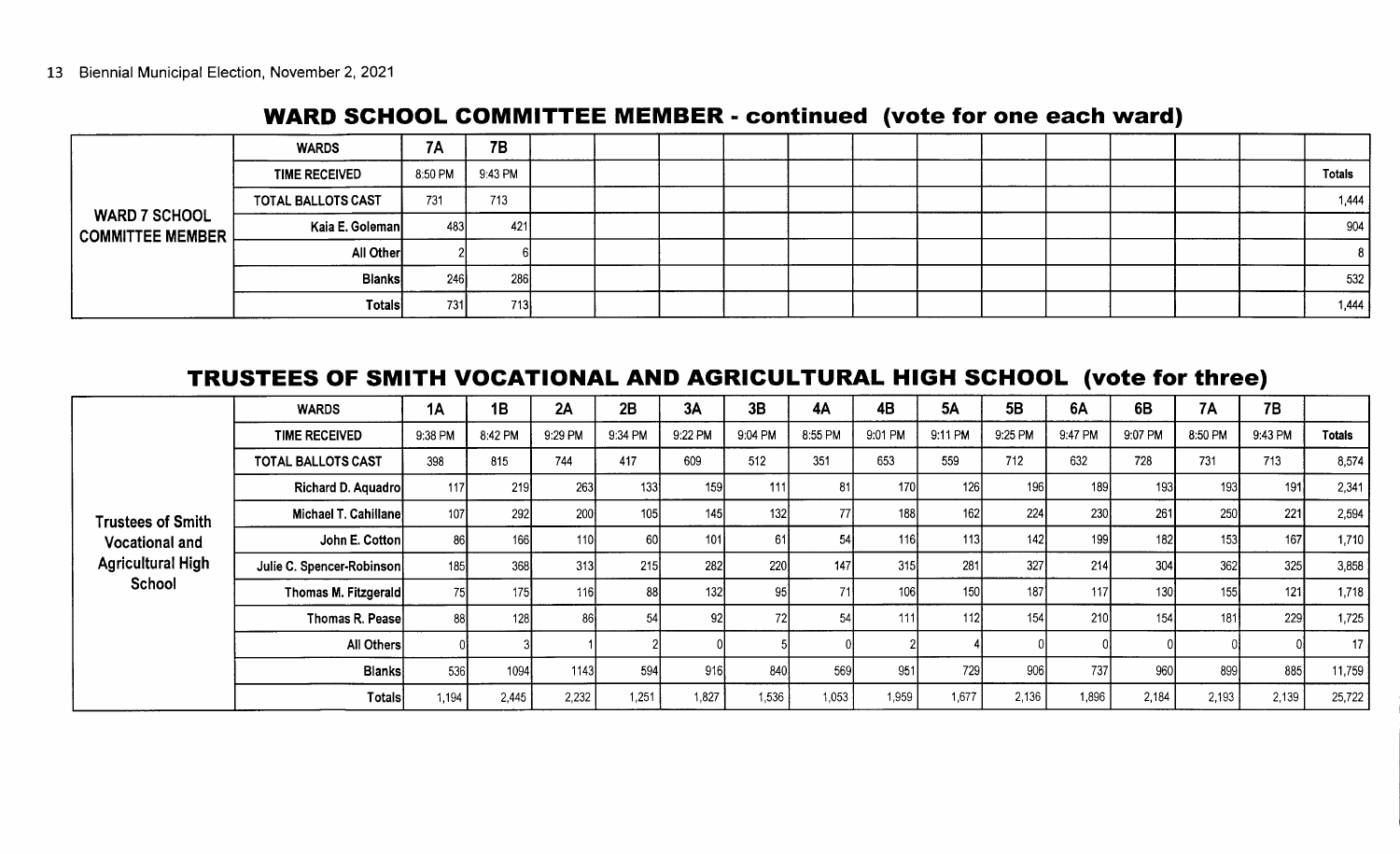# TRUSTEES UNDER THE WILL OF CHARLES E. FORBES ( vote for two)

|                                         | <b>WARDS</b>         | 1A      | 1B      | 2A      | 2B         | 3A               | 3B      | 4A      | 4B         | <b>5A</b>   | 5B               | 6A      | 6B      | 7A      | 7B      |               |
|-----------------------------------------|----------------------|---------|---------|---------|------------|------------------|---------|---------|------------|-------------|------------------|---------|---------|---------|---------|---------------|
|                                         | <b>TIME RECEIVED</b> | 9:38 PM | 8:42 PM | 9:29 PM | 9:34 PM    | 9:22 PM          | 9:04 PM | 8:55 PM | 9:01 PM    | 9:11 PM     | 9:25 PM          | 9:47 PM | 9:07 PM | 8:50 PM | 9:43 PM | <b>Totals</b> |
|                                         | TOTAL BALLOTS CAST   | 398     | 815     | 744     | 417        | 609              | 512     | 351     | 653        | 559         | 712              | 632     | 728     | 731     | 713     | 8,574         |
| <b>TRUSTEES UNDER</b>                   | Deborah Sue Brucel   | 213     | 381     | 332     | <b>220</b> | 280              | 245     | 165     | 420        | <b>2641</b> | 339 <sub>1</sub> | -262I   | 314     | 296     | 301     | 4,032         |
| THE WILL OF<br><b>CHARLES E. FORBES</b> | Russell W. Carrier   | 141     | 275     | 232     | <b>126</b> | 196              | 145     | 103     | <b>219</b> | 207         | 230              | 287     | 301     | 264     | 266     | 2,992         |
|                                         | Stanley E. Sherer    | 101     | 203     | 233     | 114        | 106 <sub>1</sub> | -88     | 75      | 124        | 122         | 169              | 137     | 131     | 180     | 152     | 1,935         |
|                                         | All Other            |         |         |         |            |                  |         |         |            |             |                  |         |         |         |         | 19            |
|                                         | <b>Blanks</b>        | 341     | 768     | 688     | 374l       | 636              | 545     | 357     | 541        | 523)        | 683              | -578I   | 709)    | 722     | 705     | 8,170         |
|                                         | <b>Totals</b>        | 796     | 1,630   | 1,488   | 834        | 1,218            | 1,024   | 702     | 1,306      | 1,118       | 1,424            | 1.264   | 1,456   | 1,462   | 1,426   | 17,148        |

#### ELECTOR UNDER THE WILL OF OLIVER SMITH WILL (vote for one)

|                                               | <b>WARDS</b>         | 1A      | 1B         | 2A      | 2B         | 3A      | 3B      | 4A      | <b>4B</b>  | <b>5A</b>        | 5B               | 6A      | 6B      | <b>7A</b> | 7B      |               |
|-----------------------------------------------|----------------------|---------|------------|---------|------------|---------|---------|---------|------------|------------------|------------------|---------|---------|-----------|---------|---------------|
|                                               | <b>TIME RECEIVED</b> | 9:38 PM | 8:42 PM    | 9:29 PM | 9:34 PM    | 9:22 PM | 9:04 PM | 8:55 PM | 9:01 PM    | 9.11 PM          | 9:25 PM          | 9:47 PM | 9:07 PM | 8:50 PM   | 9:43 PM | <b>Totals</b> |
|                                               | TOTAL BALLOTS CAST   | 398     | 815        | 744     | 417        | 609     | 512     | 351     | 653        | 559              | 712              | 632     | 728     | 731       | 713     | 8,574         |
| ELECTOR UNDER THE<br><b>OLIVER SMITH WILL</b> | Mary Odgers          | 184     | 315        | 235     | 186        | 251     | 216     | 138     | 275        | 217              | 284              | 231     | 249     | 249       | 263     | 3,293         |
|                                               | David Alan Murphy    | -95     | <b>243</b> | 235     | 931        | 143     | 104     | 73      | 147        | 179 <sub>1</sub> | 238              | -240I   | 244     | 263       | 243     | 2,540         |
|                                               | Douglas J. Amy       |         |            |         |            |         |         |         |            |                  |                  |         |         |           |         | 13            |
|                                               | All Other            |         |            |         |            |         |         |         |            |                  |                  |         |         |           |         |               |
|                                               | <b>Blanks</b>        | 116     | 257        | 271     | <b>136</b> | 214     | 191     | 138     | <b>227</b> | 161              | 190 <sup>1</sup> | 161     | 234     | 218       | 207     | 2,721         |
|                                               | <b>Totals</b>        | 398     | 815        | 744     | 417        | 609     | 512     | 351     | 653        | 559              | 712              | 632     | 728     | 731       | 713     | 8,574         |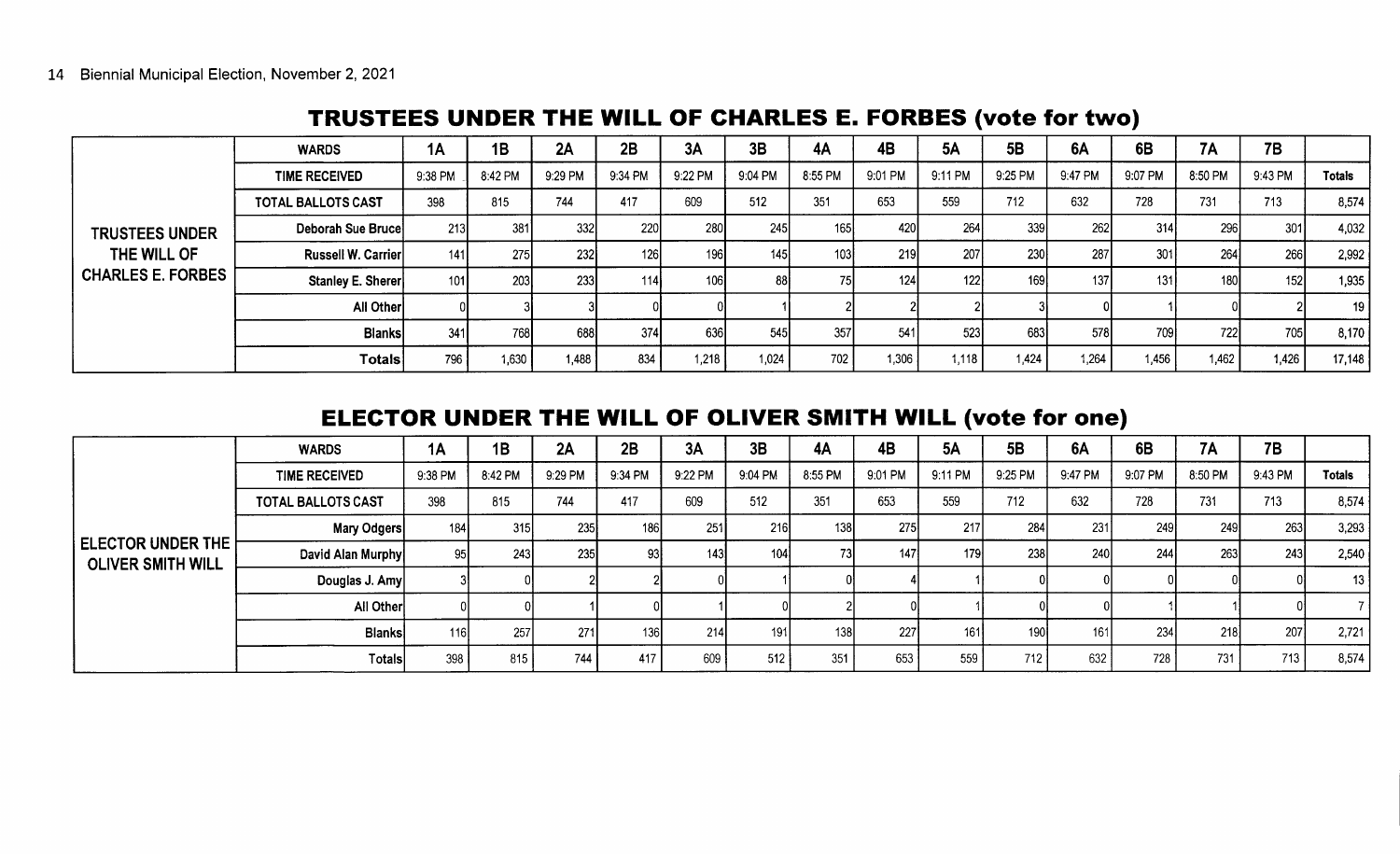|                                             | <b>WARDS</b>              | 1A      | 1B      | 2A      | 2B      | 3A      | 3B      | 4A              | 4B        | <b>5A</b>       | 5 <b>B</b> | <b>6A</b> | 6B      | <b>7A</b> | 7B      |               |
|---------------------------------------------|---------------------------|---------|---------|---------|---------|---------|---------|-----------------|-----------|-----------------|------------|-----------|---------|-----------|---------|---------------|
|                                             | <b>TIME RECEIVED</b>      | 9:38 PM | 8.42 PM | 9:29 PM | 9:34 PM | 9:22 PM | 9:04 PM | 8:55 PM         | 9:01 PM   | 9:11 PM         | 9:25 PM    | 9:47 PM   | 9:07 PM | 8:50 PM   | 9:43 PM | <b>Totals</b> |
| Question 1 -                                | <b>TOTAL BALLOTS CAST</b> | 398     | 815     | 744     | 417     | 609     | 512     | 351             | 653       | 559             | 712        | 632       | 728     | 731       | 713     | 8,574         |
| <b>MUNICIPAL LIGHT</b><br>PLANT (YES OR NO) | Those Voting Yes          | 353     | 7101    | 672     | 373     | 548     | 457     | 312             | 585       | 466             | 613        | 506       | 615     | 637       | 609     | 7,456         |
|                                             | <b>Those Voting Nol</b>   | 24      | 72I     |         |         |         |         | 18 <sup>1</sup> | <b>36</b> | 55              | 62         | 881       | 99      |           | 71      | 706           |
|                                             | <b>Blanks</b>             | 211     | 33      |         |         |         | 28      | 21              | 32I       | 38 <sub>l</sub> | -37 I      | 38        |         |           | -29     | 412           |
|                                             | <b>Totals</b>             | 398     | 815     | 744     | 417     | 609     | 512     | 351             | 653       | 559             | 712        | 632       | 728     | 731       | 713     | 8,574         |

### Question 1 - MUNICIPAL LIGHT PLANT (YES OR NO)

Attest: Pamelav? Powers

City Clerk